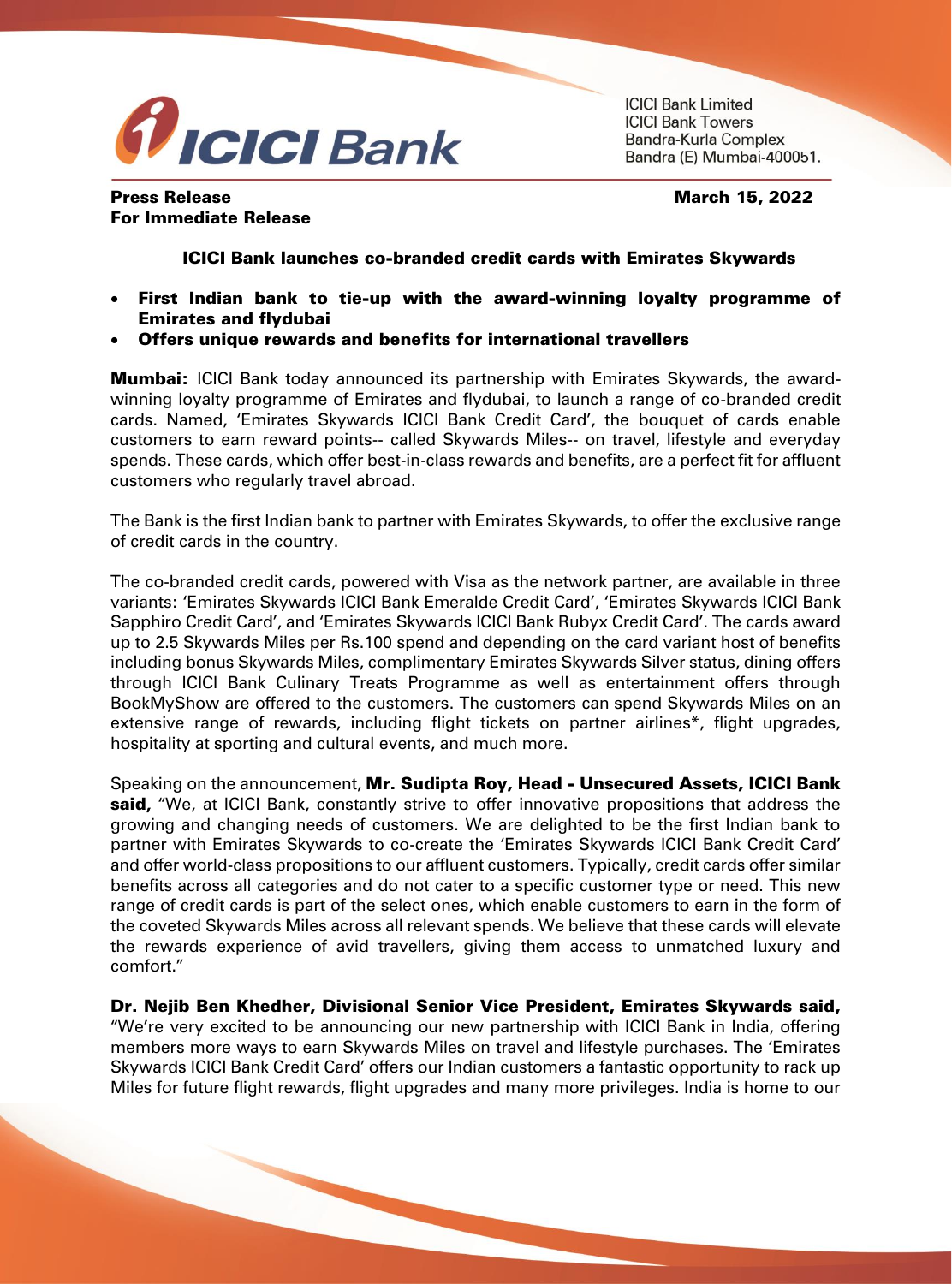

**ICICI Bank Limited ICICI Bank Towers** Bandra-Kurla Complex Bandra (E) Mumbai-400051.

fifth largest membership base, and we look forward to continue offering our more than 2 million members unique opportunities to earn and redeem Miles on unmatched rewards."

## Exclusive benefits\*\* of the 'Emirates Skywards ICICI Bank Credit Card':

- Get up to 10,000 Skywards Miles on joining and renewal
- Earn up to 2.5 Skywards Miles per Rs. 100 spent on the card
- Complimentary Emirates Skywards Silver status
- Complimentary access to domestic and international airport lounge and spas
- Waiver of fuel surcharge on fuel transactions
- Exclusive dining offers through ICICI Bank Culinary Treats Programme
- Exclusive discounts on movie ticket bookings on BookMyShow

\*\*T&C apply. Benefits depend on the card variant

To apply for the 'Emirates Skywards ICICI Bank Credit Card', please visit <https://campaigns.icicibank.com/credit-card/emirates-credit-card/index.html> or SMS FLY to 5676766

For media queries, write to **[corporate.communications@icicibank.com](mailto:corporate.communications@icicibank.com)** 

For news and updates, visit [www.icicibank.com](https://secure-web.cisco.com/1Zl_TefDqkaF_uCTf1BCEC4nMGXNFjCjgyhkdhFdBHyOa4ziLSwy2EZlgCpwUMFZf5-kJuVVd-8ZElA1FO1mfXO_7gH27OS5XrVnAJPPBA9BWMJ-phqsOgLBLrhLAKQHG5xLmxEVufaP9ezhCQi5JxgZJXo_sAeWSjPoEUOeefcMU3YbT4Sg_k6IBrxVzfqzdsb7gK_FqEq4_Sa20H-LLIsZ66Yc0Kcs9eICuIJrNFnEXMgg1lg4p8XCZDWMwUaeKrPFsEivVA5zfRQuPF0hAPG0RkLARD5EKYfZJXa8Rwx-KIYO20i5xaZDEU86srRRQ8ah6iOQP5cgZrvSHnFHOXQ/https%3A%2F%2Fprotect-eu.mimecast.com%2Fs%2F1awrCMwljS58A2NXSkwh6M%3Fdomain%3Dicicibank.com%2F) and follow us on Twitter at [www.twitter.com/ICICIBank](https://secure-web.cisco.com/1BV0kXl9FJ0HbwQc7KIV-Eh9Ay3OaHWMU7v0JHNsFwkE9AMc0e79BoN-SL7hhzeTr8NWmFs8SisgIflE4g1xq80TWKGAvWehOO8nQy9saxaJm--_b99T9TigNbHK9lR3BPIcnQqi81vftw82MfO02edNL8t0-KpS5OkjhliLbfDntYMzu_KB6XDlyKucH5KGBYM8vCJcXWtlv1CpSDV9czRPwRZavwpbGnqxNPKBbOags8qZuLnZa8MBBvESnRKD3ynnGdv8lXUqNWdHWYgKuuKvka8uINWqGgDTHKVUi_3_Ca8LBGkE-hQhoF4XQ-e9h5nJcQ3A2w6hti9DYs-i1tw/https%3A%2F%2Fprotect-eu.mimecast.com%2Fs%2FCu3pCOMn7sAXyNWnfrWBS3%3Fdomain%3Dtwitter.com)

About ICICI Bank: ICICI Bank Ltd (BSE: ICICIBANK, NSE: ICICIBANK and NYSE:IBN) is a leading private sector bank in India. The Bank's consolidated total assets stood at ₹16,82,904 crore at December 31, 2021.

**About Emirates Skywards:** Emirates Skywards, the award-winning loyalty programme of Emirates and flydubai, has more than 28 million members. The programme offers four tiers of membership: Blue, Silver, Gold and Platinum, with each tier earning exclusive privileges. Emirates Skywards members earn Skywards Miles with partners ranging from airlines, hotels and car rentals to financial, leisure and lifestyle brands. Skywards Miles can be redeemed for an extensive range of rewards, including flight tickets on partner airlines, flight upgrades, hotel stays, tickets, hospitality at sporting and cultural events, tours and money-can't-buy experiences. For more information, visit [www.emirates.com/skywards.](http://secure-web.cisco.com/1vKgHJ3Ln9DMblSa6Y2sf0tsEg5Q_EQBiBHncE_tEYFiQztBhc3emFhtIjjrAeN2PGzxdA9ghj1rMP8BEUr22bEu6rehbfd0ZKCXDUGwjs_DFBBVNfXxdTgaw6nLFXG_wI7Evf-wg_vwCGZsaok3n0YqY4J114yZyrG3GYP2MnHwb3f7F_OsKySXi5YB8ou1koHA5HebSUnRamcQLrsi_IohZybVNIkFy3b9uCMvwv3eeYll7WvC6R3_eivBzvebdeWU2plSDCUN0fqWXl3jhAB-5NvHcgIZiqxbCD2DrB9jbusfrYTmp9fRxAeLA7h96K7kZuLTZ-aA5kAq78TfNMA/http%3A%2F%2Fwww.emirates.com%2Fskywards)

For more information, visit [emirates.com/skywards](file:///C:/Users/s458987/AppData/Local/Microsoft/Windows/INetCache/Content.Outlook/9C98UZKV/emirates.com/skywards)

[\\*https://www.emirates.com/in/english/skywards/about/partners/our-partners.aspx#airlines](https://secure-web.cisco.com/1xMWmXnnJW3LtuaUtFH7-2Mw8id4h_UwGohiUtsnIQwI2TtOXu1hTn8-jbqlv3q2hyP8gJnifkwwgD5KEEx5G2yv-C3EQ4L2WNa2-PwdffxuIiYeOfIi6Of0RWCWgFHkPEA6AQfPoeKPFmni6ziN1wi_FHoeuansXJxUcEjk5RtzzeOHXmewTjzbdqUOnuvO3nAAoABd28IFx09qlmqJZ1ZRMzvKLSS8kX9T1vr5wywXeuy-jE4bUeT0U_dNkKcnx0LKvSp_oidRd3nyU3Kc0348nJn1URSYOf8ab0ayFVdLUYoL7LWH4mm-hdUtnC3a-ra5PSuG1UepYHrRXuvrRsA/https%3A%2F%2Fwww.emirates.com%2Fin%2Fenglish%2Fskywards%2Fabout%2Fpartners%2Four-partners.aspx%23airlines)

Certain statements in this release relating to a future period of time (including inter alia concerning our future business plans or growth prospect s) are forward - looking statements intended to qualify for the 'safe harbor' under applicable securities laws including the US Private Securities Litigation Reform Act of 1995. Such forward - looking statements involve a number of risks and uncertainties that could cause actual results to differ materially from those in such forward - looking statements. These risks and uncertainties include, but are not limited to statutory and regulatory changes, international economic and business conditions; political or economic instability in the